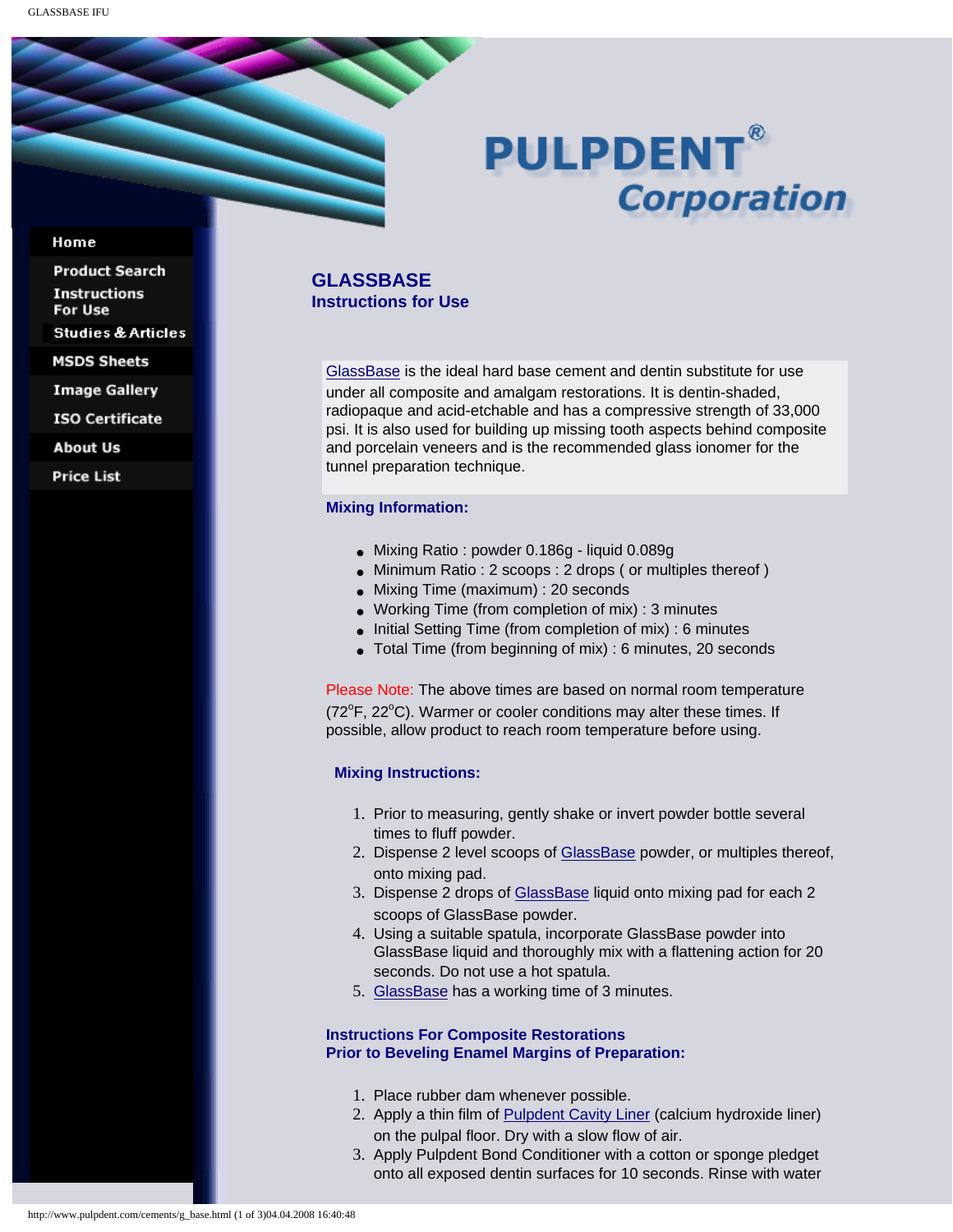for 30 seconds.

- 4. Reapply [Pulpdent Cavity Liner](http://www.pulpdent.com/c_hydro/liner.html) if required.
- 5. Insert [GlassBase](http://www.pulpdent.com/cements/glass_cements.html#base) over [Pulpdent Cavity Liner](http://www.pulpdent.com/c_hydro/liner.html) and onto all exposed dentin surfaces, such as facing, proximal, lateral and gingival walls. Condense [GlassBase](http://www.pulpdent.com/cements/glass_cements.html#base) into preparation and against all preparations walls up to the dentino-enamel junction (DEJ).
- 6. Bevel enamel margins of preparation while waiting for [GlassBase](http://www.pulpdent.com/cements/glass_cements.html#base) to initially set. Initial setting time is 6 minutes after mixing.
- 7. Apply Etch-Rite etch gel first onto all clean enamel surfaces and then onto initially set GlassBase. [GlassBase](http://www.pulpdent.com/cements/glass_cements.html#base) requires less time for acid etching than does enamel.
- 8. Rinse copiously with water. Air dry.
- 9. Apply your preferred light cure dentin/enamel bonding resin to all acid etched enamel and GlassBase surfaces and light cure. DO NOT TOUCH THESE SURFACES.
- 10. Place your preferred light cure composite restorative, cure and finish the restoration in the conventional manner.

## **Instructions For Selected, Deep-Seated Class II Preparations after Beveling all Enamel Margins:**

- 1. Coat inner side of matrix band with light cure dentin/enamel bonding resin. Cure.
- 2. Place matrix band in conventional manner.
- 3. Follow steps 1-4 under instructions for composite restorations.
- 4. Place [GlassBase](http://www.pulpdent.com/cements/glass_cements.html#base) into proximal area and against the matrix extending from the gingival wall to the step of the preparation (axiopulpal external line angle).
- 5. Remove all excess [GlassBase](http://www.pulpdent.com/cements/glass_cements.html#base) from enamel and allow GlassBase to initially set. Initial setting time is 6 minutes after mixing.
- 6. Follow steps 7-10 above under Instructions for Composite **Restoration**
- 7. Remove matrix and finish the restoration.

## **Instructions for Use in Class V Preparations:**

If the gingival wall is on cementum, apply Pulpdent Bond Conditioner as per steps 1-4 under Instructions for Composite Restorations. Place [GlassBase](http://www.pulpdent.com/cements/glass_cements.html#base) directly to the gingival-cavo surface margin. Then follow steps 6- 10 under Instructions for Composite Restorations.

#### **Instructions for Use With Amalgam:**

Follow steps 1-4 under Instructions for Selected, Deep-Seated Class II Restorations. Wait 6 minutes after completion of mix before condensing amalgam.

#### **Precautions:**

[GlassBase](http://www.pulpdent.com/cements/glass_cements.html#base) liquid contains polyacrylic acid. Avoid contact with eyes. If eye contact is made, wash eyes with copious amounts of water. See your physician immediately if required.

Wash and clean GlassBase from instruments immediately after use. Wipe dry with clean towel.

Keep GlassBase powder and liquid bottles tightly covered when not in use. Store in cool dry area.